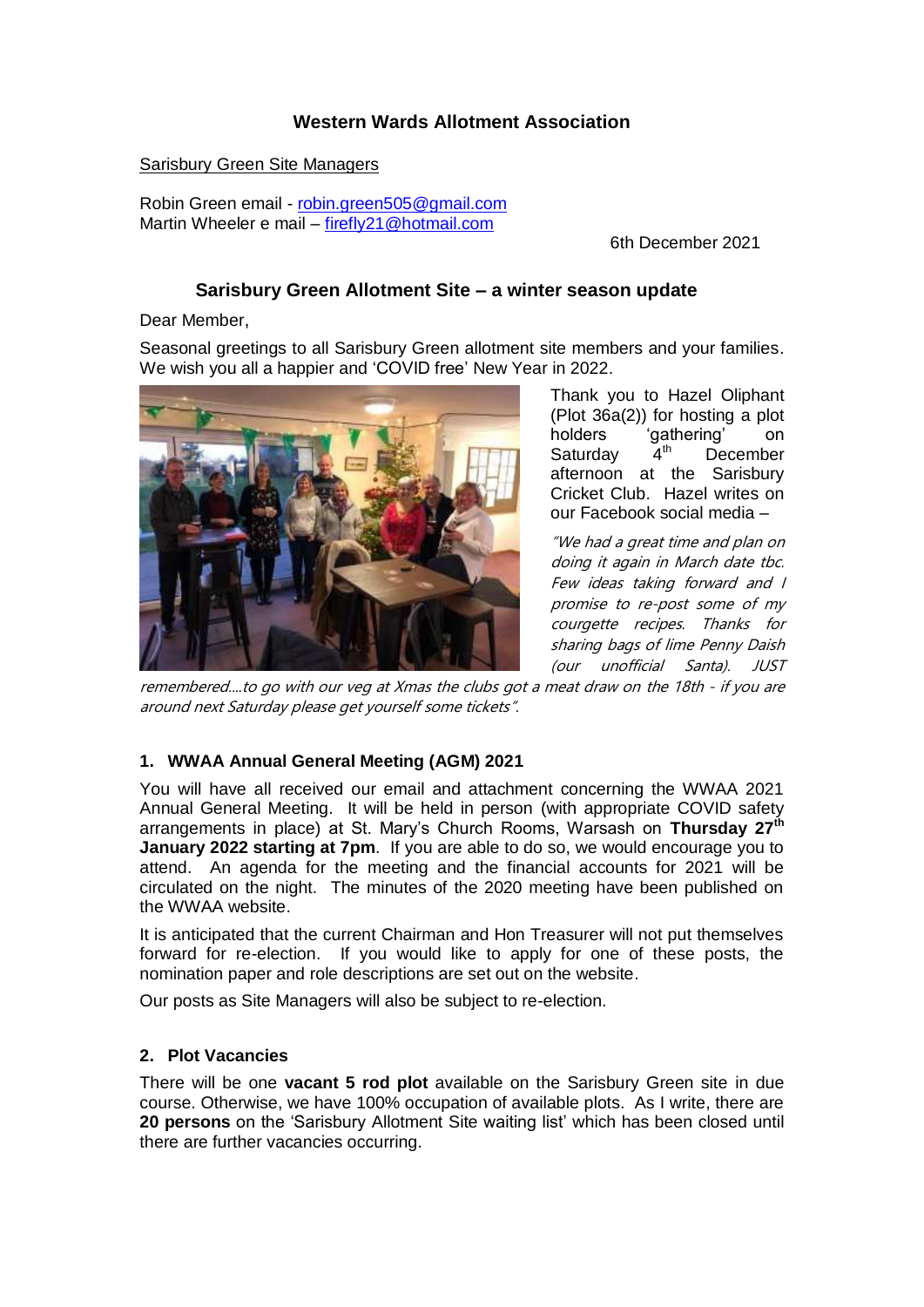# **3. New Plot Holders**

We welcome to the Sarisbury Allotment Site **5 new plot holders** who have joined us during the autumn months:

Elizabeth Galloway - Plot 2a (2)

David Rodgers – Plot 10a (2)

Jack Burden – Plot 14b (2)

Jessica Fewell and Claire Light (Joint tenancy) – Plot 16b (1)

New members and your families are very welcome to Sarisbury Green allotment site, and I am sure your allotment neighbours will provide any advice or support you may need.

### **4. Site Projects**

### Corner Area, Barnes Lane

Project work continues on the corner area adjacent to Barnes Lane, which is not fit for allotment space. The project work has been led by plot holder Liz Wood. The objective has been to clear the site of rubbish and weeds, level out the ground surface and plant shrubs, flowering plants, hedging and trees to create an attractive area which will encourage wild life. In this period, a wildlife pond has been dug out using the services of Ben Spraggon and his mini digger. The pond has been lined and filled.

We thank Liz for all her hard work on the project and others who have supported her.

### St Pauls Road Perimeter Area

Martin Wheeler has been leading on a project to tidy up an overgrown perimeter area adjacent to St Pauls Road properties. This has involved clearing the area, burning large amounts of wood and overgrowth and the disposal of plastics and scrap metal. The work will tidy up the area and enable more space for sheds and another 5 rod plot.

### General Site Rubbish

Martin and I continue to improve the appearance of the site by removing rubbish and plastics in 'ton bags'. These have been disposed of using Hampshire Waste Disposal Co. This is a more cost effective and efficient means of disposal rather the use and expense of skips.

# **5. The WWAA Jim Lett 'Trading Hut' at Hunts Pond Road**

John Parsons, the WWAA Trading Hut manager has given notice at a WWAA management committee meeting that the Trading Hut which is open on Sundays from 10.00am until 12.00 noon will be closed from 19th December 2021 reopening on 23rd January 2022.

Keep in touch with the shop opening and the range of products available at [https://www.wwaa.org.uk/new/.](https://www.wwaa.org.uk/new/)

# **6. Our Facebook social media site 'Allotment Road'**

I am always pleased to note the increased use of our social media account 'Allotment Road'. The moderator, Abigail Harrison, Plot 31B, is always available to advise new plot holders who would like to take part. Abigail's email address is 'abigail.attic@gmail.com.